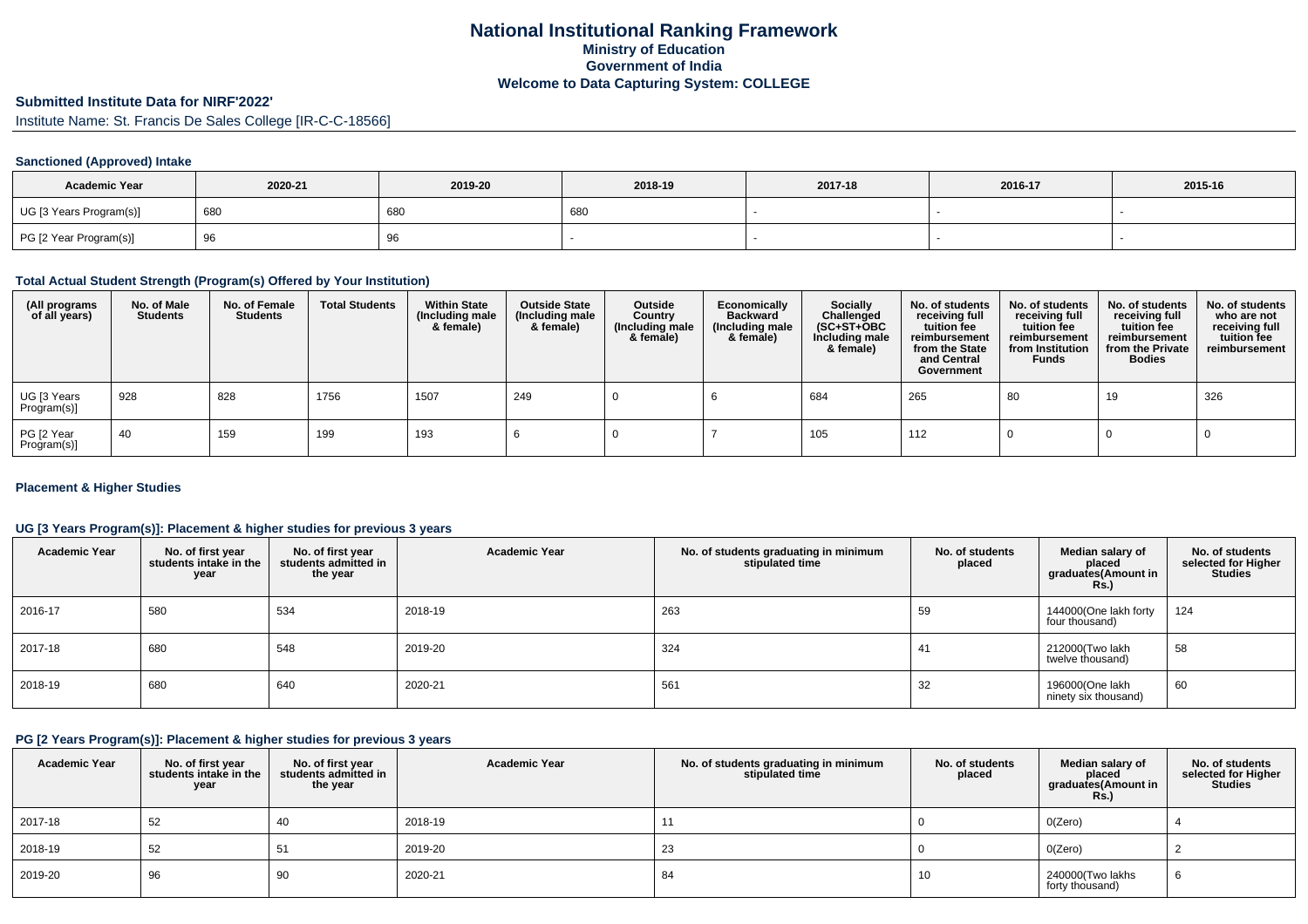#### **Financial Resources: Utilised Amount for the Capital expenditure for previous 3 years**

| Academic Year<br>2020-21                                                                             |                                                              | 2019-20                                                                | 2018-19                                                                 |  |  |  |  |  |  |
|------------------------------------------------------------------------------------------------------|--------------------------------------------------------------|------------------------------------------------------------------------|-------------------------------------------------------------------------|--|--|--|--|--|--|
|                                                                                                      | <b>Utilised Amount</b>                                       | <b>Utilised Amount</b>                                                 | <b>Utilised Amount</b>                                                  |  |  |  |  |  |  |
| Annual Capital Expenditure on Academic Activities and Resources (excluding expenditure on buildings) |                                                              |                                                                        |                                                                         |  |  |  |  |  |  |
| Library                                                                                              | 193067 (One lakh ninety three thousand sixty seven)          | 164135 (One lakh sixty four thousand one hundred thirty five)          | 198700 (One lakh ninety eight thousand seven hundred)                   |  |  |  |  |  |  |
| New Equipment for Laboratories                                                                       | 2234256 (Twenty two lakh thirty four thousand two fifty six) | 3787160 (Thirty seven lakh eighty seven thousand one<br>hundred sixty) | 874333 (Eight lakh seventy four thousand three hundred thirty<br>three) |  |  |  |  |  |  |
| Other expenditure on creation of Capital Assets (excluding<br>expenditure on Land and Building)      | 103943 (One lakh three thousand nine hundred forty three)    | 375596 (Three lakh seventy five thousand five hundred ninety<br>SIX)   | 1284685 (Twelve lakh eighty four thousand six hundred eighty<br>five)   |  |  |  |  |  |  |

#### **Financial Resources: Utilised Amount for the Operational expenditure for previous 3 years**

| 2020-21<br><b>Academic Year</b>                                                                                                                                                                 |                                                                                         | 2019-20                                                                                | 2018-19                                                                       |  |  |  |  |  |  |
|-------------------------------------------------------------------------------------------------------------------------------------------------------------------------------------------------|-----------------------------------------------------------------------------------------|----------------------------------------------------------------------------------------|-------------------------------------------------------------------------------|--|--|--|--|--|--|
|                                                                                                                                                                                                 | <b>Utilised Amount</b>                                                                  | <b>Utilised Amount</b>                                                                 | <b>Utilised Amount</b>                                                        |  |  |  |  |  |  |
| <b>Annual Operational Expenditure</b>                                                                                                                                                           |                                                                                         |                                                                                        |                                                                               |  |  |  |  |  |  |
| Salaries (Teaching and Non Teaching staff)                                                                                                                                                      | 73245527 (Seven crore thirty two lakh forty five thousand five<br>hundred twenty seven) | 71834479 (Seven crore eighteen lakh thirty four thousand four<br>hundred seventy nine) | 65132212 (Six crore fifty one lakh thirty two thousand two<br>hundred twelve) |  |  |  |  |  |  |
| Maintenance of Academic Infrastructure or consumables and<br>other running expenditures (excluding maintenance of hostels<br>and allied services, rent of the building, depreciation cost, etc) | 5036907 (Fifty lakh thirty six thousand nine hundred seven)                             | 4588167 (Forty five lakh eighty eight thousand hundred sixty<br>seven)                 | 1559822 (Fifteen lakh fifty nine thousand eight hundred twenty<br>two)        |  |  |  |  |  |  |
| Seminars/Conferences/Workshops                                                                                                                                                                  | 11000 (Eleven thousand)                                                                 | 7205 (Seven thousand two hundred five)                                                 | 5086 (Five thousand eighty six)                                               |  |  |  |  |  |  |

## **PCS Facilities: Facilities of physically challenged students**

| 1. Do your institution buildings have Lifts/Ramps?                                                                                                         | Yes, more than 40% of the buildings |
|------------------------------------------------------------------------------------------------------------------------------------------------------------|-------------------------------------|
| 2. Do your institution have provision for walking aids, including wheelchairs and transportation from one building to another for<br>handicapped students? | No                                  |
| 3. Do your institution buildings have specially designed toilets for handicapped students?                                                                 | Yes, more than 40% of the buildings |

### **Faculty Details**

| Srno | Name               | Age | Designation                | Gender | Qualification | <b>Experience (In</b><br><b>Months</b> ) | <b>Currently working</b><br>with institution? | <b>Joining Date</b> | <b>Leaving Date</b> | <b>Association type</b> |
|------|--------------------|-----|----------------------------|--------|---------------|------------------------------------------|-----------------------------------------------|---------------------|---------------------|-------------------------|
|      | Mr Tinu Joseph     | 44  | <b>Assistant Professor</b> | Male   | <b>NET</b>    | 94                                       | Yes                                           | 16-09-2013          | $\sim$              | Regular                 |
|      | Mrs Soma Banerjee  | 53  | Associate Professor        | Female | M. Phil       | 300                                      | Yes                                           | 01-08-1996          | $- -$               | Regular                 |
| 3    | Dr V B Hirulkar    | 57  | Associate Professor        | Male   | Ph.D          | 408                                      | Yes                                           | 15-07-1987          | $\sim$              | Regular                 |
|      | Ms Pinky Gidwani   | 33  | <b>Assistant Professor</b> | Female | M.C.M.        | 66                                       | Yes                                           | 19-01-2016          | $- -$               | Adhoc / Contractual     |
|      | Mr Biju A          | 33  | <b>Assistant Professor</b> | Male   | <b>NET</b>    | 95                                       | Yes                                           | 05-09-2013          | $\sim$              | Regular                 |
| 6    | Fr Praveen DSouza  | 45  | <b>Assistant Professor</b> | Male   | <b>NET</b>    | 95                                       | Yes                                           | 04-09-2013          | $- -$               | Regular                 |
|      | Mr Mervyn Lazarus  | 48  | <b>Assistant Professor</b> | Female | M.Sc.         | 66                                       | Yes                                           | 19-01-2016          | $- -$               | Adhoc / Contractual     |
| 8    | Mr Bhushan Wanjari | 33  | <b>Assistant Professor</b> | Male   | <b>MCA</b>    | 12                                       | Yes                                           | 15-06-2020          | $- -$               | Adhoc / Contractual     |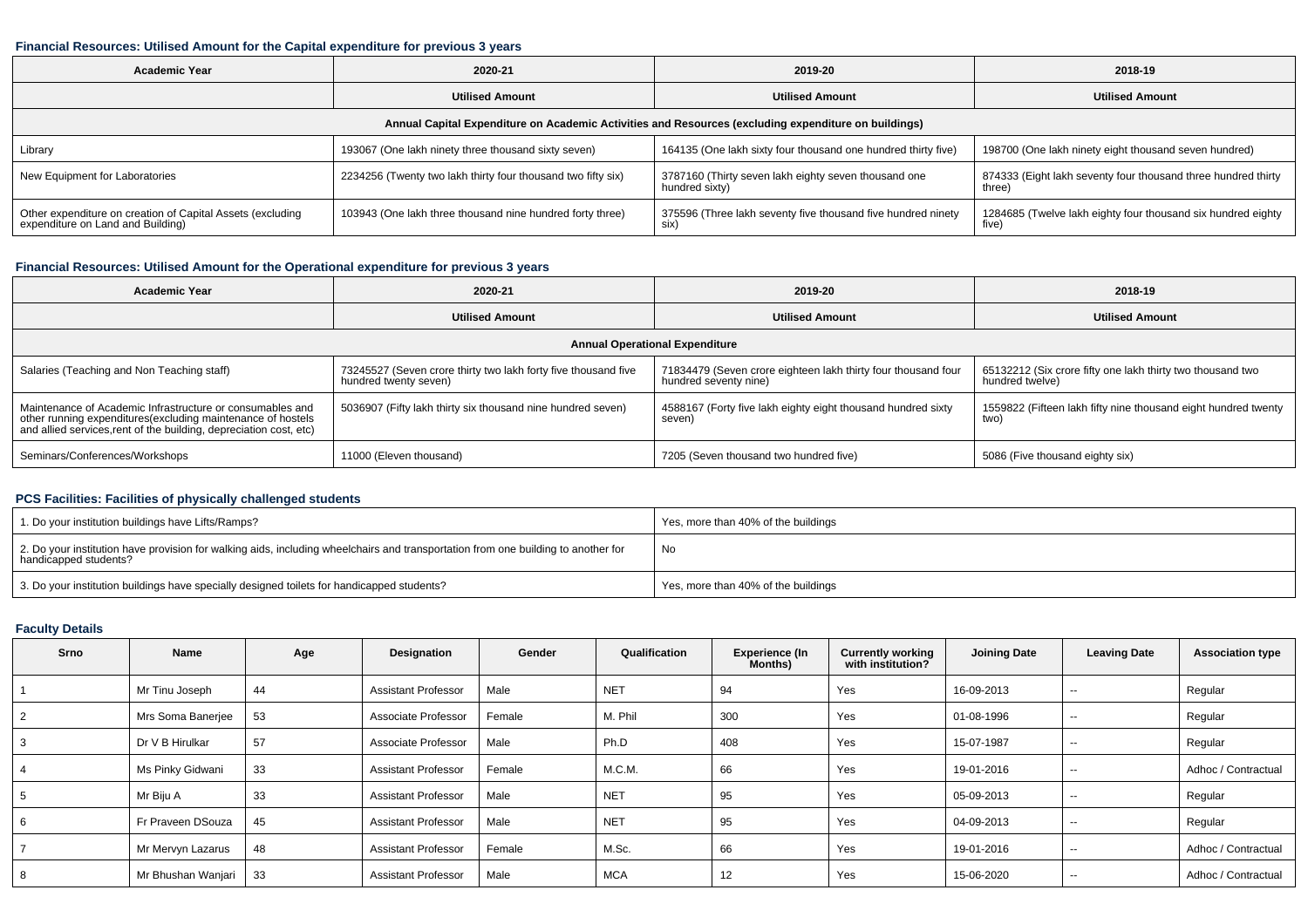| 9  | Ms Itika Lakkewar           | 33 | <b>Assistant Professor</b>                          | Female | <b>MCA</b>  | 12  | Yes | 15-06-2020 | $\overline{\phantom{a}}$ | Adhoc / Contractual |
|----|-----------------------------|----|-----------------------------------------------------|--------|-------------|-----|-----|------------|--------------------------|---------------------|
| 10 | Dr Maheysh<br>Sharrma       | 52 | Associate Professor                                 | Male   | Ph.D        | 300 | Yes | 26-07-1996 | $\overline{\phantom{a}}$ | Regular             |
| 11 | Dr P D Durugkar             | 59 | <b>Assistant Professor</b>                          | Male   | Ph.D        | 198 | Yes | 01-02-2005 | $\overline{\phantom{a}}$ | Regular             |
| 12 | Dr P K Sakharkar            | 58 | <b>Assistant Professor</b>                          | Male   | Ph.D        | 228 | Yes | 01-08-2002 | ÷.                       | Regular             |
| 13 | Dr Sebi Joseph              | 58 | Associate Professor                                 | Male   | Ph.D        | 360 | Yes | 29-11-2013 | $\overline{\phantom{a}}$ | Regular             |
| 14 | Ms Reshma Quazi             | 28 | <b>Assistant Professor</b>                          | Female | M.C.M.      | 12  | Yes | 15-06-2020 | $\overline{\phantom{a}}$ | Adhoc / Contractual |
| 15 | Dr Mrs A P Paradkar         | 47 | Other                                               | Female | Ph.D        | 276 | Yes | 03-08-1998 | ÷.                       | Regular             |
| 16 | Dr Mrs N S Naqvi            | 52 | Associate Professor                                 | Female | Ph.D        | 234 | Yes | 04-02-2002 | $\overline{\phantom{a}}$ | Regular             |
| 17 | Mr Rojo John                | 34 | <b>Assistant Professor</b>                          | Male   | <b>NET</b>  | 95  | Yes | 05-09-2013 | $\overline{\phantom{a}}$ | Regular             |
| 18 | Dr Advait Bhagade           | 53 | <b>Assistant Professor</b>                          | Male   | Ph.D        | 179 | Yes | 16-08-2006 | $\overline{\phantom{a}}$ | Regular             |
| 19 | Dr Mrs P<br>Bhattacharya    | 53 | Associate Professor                                 | Female | Ph.D        | 300 | Yes | 01-08-1996 | $\overline{\phantom{a}}$ | Regular             |
| 20 | Mr M M Karmakar             | 51 | Associate Professor                                 | Male   | <b>SLET</b> | 307 | Yes | 19-12-1995 | $\overline{\phantom{a}}$ | Regular             |
| 21 | Mr H S Ahamad               | 45 | <b>Assistant Professor</b>                          | Male   | <b>NET</b>  | 229 | Yes | 17-06-2002 | $\overline{\phantom{a}}$ | Regular             |
| 22 | Dr Susan John               | 39 | <b>Assistant Professor</b>                          | Female | Ph.D        | 180 | Yes | 15-07-2006 | ÷.                       | Regular             |
| 23 | Ms Ritika Wanjari           | 35 | <b>Assistant Professor</b>                          | Female | <b>MCA</b>  | 12  | Yes | 15-06-2020 | $\overline{\phantom{a}}$ | Adhoc / Contractual |
| 24 | Dr Mrs A R Hardas           | 59 | <b>Assistant Professor</b>                          | Female | Ph.D        | 202 | Yes | 16-09-2004 | $\overline{\phantom{a}}$ | Regular             |
| 25 | Dr K T Thomas               | 59 | Dean / Principal /<br>Director / Vice<br>Chancellor | Male   | Ph.D        | 418 | Yes | 01-12-2010 | $\overline{\phantom{a}}$ | Regular             |
| 26 | Ms Rashmi Kale              | 36 | <b>Assistant Professor</b>                          | Female | <b>NET</b>  | 12  | Yes | 16-06-2020 | $\overline{\phantom{a}}$ | Adhoc / Contractual |
| 27 | Dr S B Sarwe                | 55 | Associate Professor                                 | Male   | Ph.D        | 358 | Yes | 16-09-1991 | $\overline{\phantom{a}}$ | Regular             |
| 28 | Dr Mrs Sujatha<br>Janardhan | 54 | Associate Professor                                 | Female | Ph.D        | 264 | Yes | 02-08-1999 | $\overline{\phantom{a}}$ | Regular             |
| 29 | Ms Kavita<br>Gawahade       | 37 | <b>Assistant Professor</b>                          | Female | <b>NET</b>  | 17  | Yes | 14-01-2020 | $\overline{\phantom{a}}$ | Adhoc / Contractual |
| 30 | Ms Namrata Thakur           | 39 | <b>Assistant Professor</b>                          | Female | <b>MBA</b>  | 12  | Yes | 15-06-2020 | $\overline{\phantom{a}}$ | Adhoc / Contractual |
| 31 | Dr Affo Shireen Iqbal       | 50 | <b>Assistant Professor</b>                          | Female | Ph.D        | 28  | Yes | 20-06-2019 | $\overline{\phantom{a}}$ | Regular             |
| 32 | DrMrs Sarika Gurao          | 40 | <b>Assistant Professor</b>                          | Female | Ph.D        | 41  | Yes | 26-05-2018 | $\overline{\phantom{a}}$ | Regular             |
| 33 | Mr Dilip Sadhankar          | 42 | <b>Assistant Professor</b>                          | Male   | <b>SET</b>  | 28  | Yes | 20-06-2019 | $\overline{\phantom{a}}$ | Regular             |
| 34 | Dr Manu Jose                | 34 | <b>Assistant Professor</b>                          | Male   | Ph.D        | 25  | Yes | 01-10-2019 | н,                       | Regular             |
| 35 | Ms Pallavi Shivankar        | 25 | <b>Assistant Professor</b>                          | Female | M.Sc.       | 12  | Yes | 16-06-2020 | н,                       | Adhoc / Contractual |
| 36 | Mr Anand Badarkhe           | 28 | <b>Assistant Professor</b>                          | Male   | M.Sc.       | 12  | Yes | 16-06-2020 | $\overline{\phantom{a}}$ | Adhoc / Contractual |
| 37 | Ms Latasha Taiwade          | 32 | <b>Assistant Professor</b>                          | Female | M.Sc.       | 12  | Yes | 16-06-2020 | $\overline{\phantom{a}}$ | Adhoc / Contractual |
| 38 | Ms Pranita Katakwar         | 32 | <b>Assistant Professor</b>                          | Female | M.Sc.       | 12  | Yes | 15-06-2020 | $\overline{\phantom{a}}$ | Adhoc / Contractual |
| 39 | Ms Surbhi Walde             | 28 | <b>Assistant Professor</b>                          | Female | <b>NET</b>  | 12  | Yes | 15-06-2020 | $\overline{\phantom{a}}$ | Adhoc / Contractual |